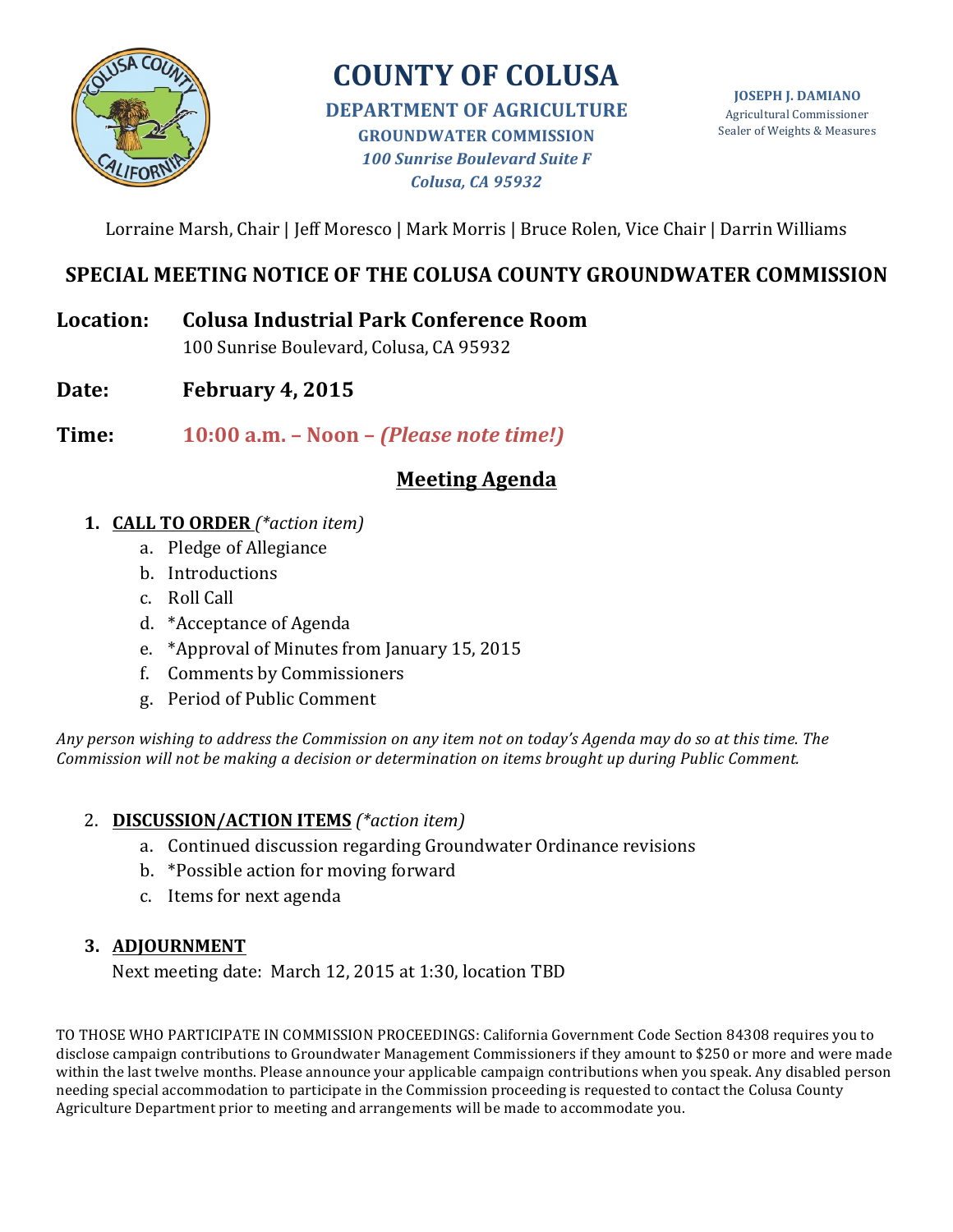## WUG - Ordinance Recommendations January 13, 2015

## **In County Transfers**

- No Permit Process
- Admin Review good for one year
- Administrative Review:
	- Signed County Agreement
	- Copy of full Transfer Submittal prior to pumping, which includes:
		- o Env. Review
		- o Monitoring Program
		- $\circ$  Mitigation Program
	- Commission is copied on Monthly **Monitoring Docs**
	- Commission is copied on Final Transfer Report (May)

## **Out of County Transfers**

- Permit required
- Case-by case basis
- Permits good for one year
- Copied on Monthly monitoring docs
- Transfers prohibited during any of the following circumstances:
	- Critically Dry Year DWR Sac Valley Water Index (Bulletin 120, comes out in May, transfers start in April. Suggested to look at preliminary readings from Bureau to see where it is trending)
	- Emergency Drought Declaration -County
	- Emergency Statewide Drought Proclamation - State

## **Other to Consider**

- Fee structure to support admin and data gathering/studies
- Beneficial Use language (use language from Constitution)
- Water Quality
- Stronger mitigation plan (Can be part of
- "Conditions")
- Process to notify neighbors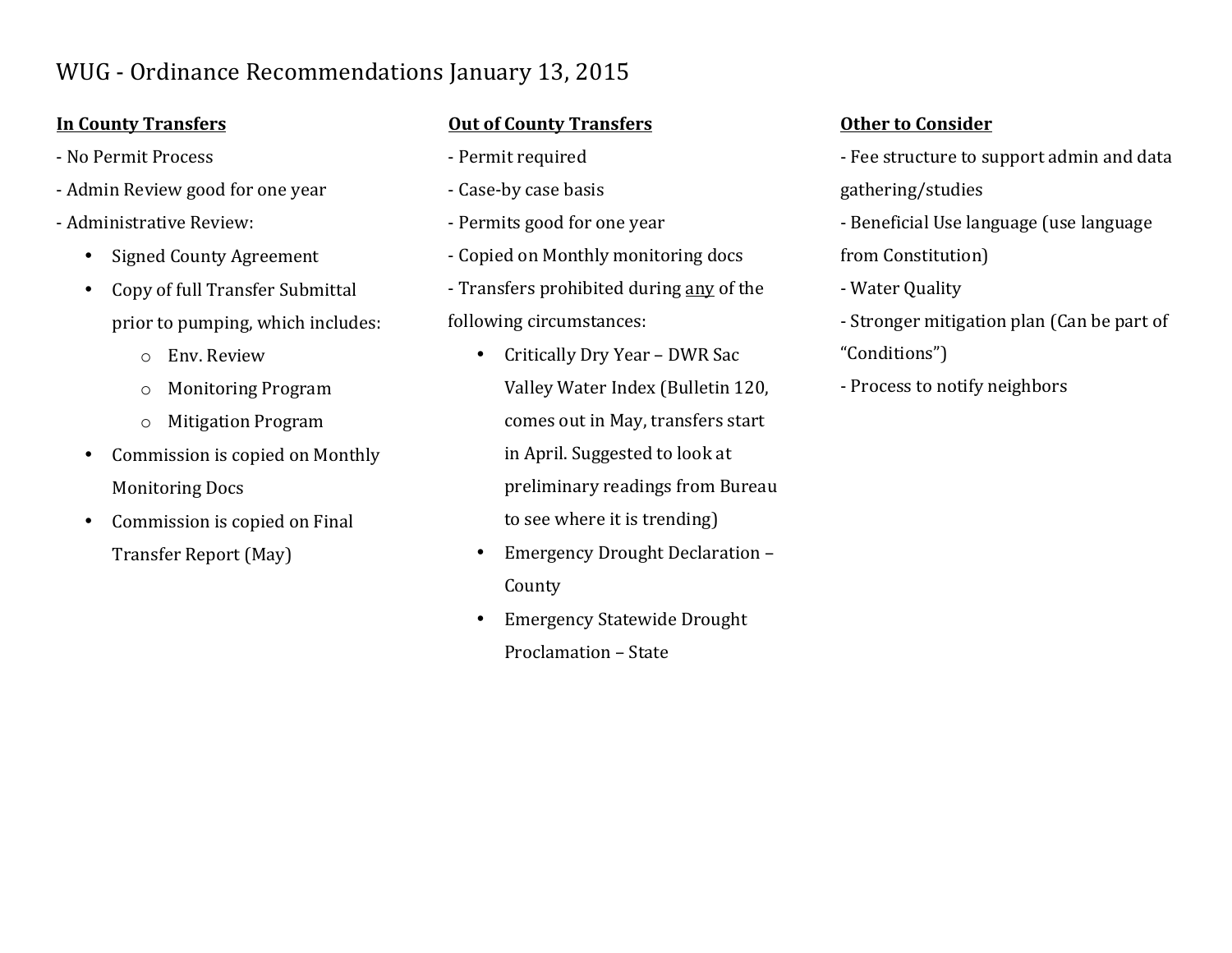#### **Chapter 43**

#### **GROUNDWATER MANAGEMENT.**

#### **Sections:**

- **43-1 Findings and purpose.**
- **43-2 Definitions.**
- **43-3** Permit required for export for use outside county.
- **43-4 Exclusions from permit requirements.**
- **43-5 Administrative structure.**
- **43-6 Application for a permit.**
- **43-7** Procedures for processing.
- **43-8** Public review concerning issuance of permit.
- **43-9 Findings required for permit approval or denial by the commission.**
- **43-10 Conditions of permit approval.**
- **43-11 Reapplication after commission denial.**
- **43-12 Appeal of commission action on application.**
- **43-13 Challenge to approved permit.**
- **43-14 Permit term.**
- **43-15 Limitation of permit.**
- **43-16 Severability.**
- **43-17 Violations.**

#### **Section 43-1 Findings and purpose.**

(a) It is the long-standing policy of the county of Colusa to conserve and encourage agricultural operations within the county. The Colusa County general plan, adopted in January 1989 July, 2012, establishes the preservation and promotion of agriculture in its various forms as being the highest priority goal in the planning process of the county of Colusa. Other legislative acts of the Colusa County board of supervisors, including but not limited to the adoption of the "right to farm" ordinance, Ordinance Number 510, on February 6, 1990, are further evidence of the existing policy.

(b) It is essential for the protection of the health, welfare, and safety of the residents of the county, and the public benefit of the state, that the groundwater resource of Colusa County be protected from harm resulting from the extraction of groundwater for use on lands outside the county, until such time as needed additional surface water supplies are obtained for use on lands of the county, or over-drafting is alleviated, to the satisfaction of the board.

(c) Much of the farm production of the county depends upon the use of groundwater to produce field crops, nut and fruit crops, vegetable crops, seed crops and livestock and products which significantly contribute to the gross value of all agricultural crops produced in the county, estimated at over nearly three hundred eight million for 1998 nine hundred million for 2013.

(d) The groundwater of Colusa County also provides water to several communities in the county, particularly to the cities of Colusa and Williams.

(e) Although the county intends to jointly undertake with affected local agencies to develop an integrated water resources management plan for each of the various regions of Colusa County to further plan and implement prudent water management practices, interim measures addressing the extraction of groundwater for export are needed to protect the existing groundwater basins.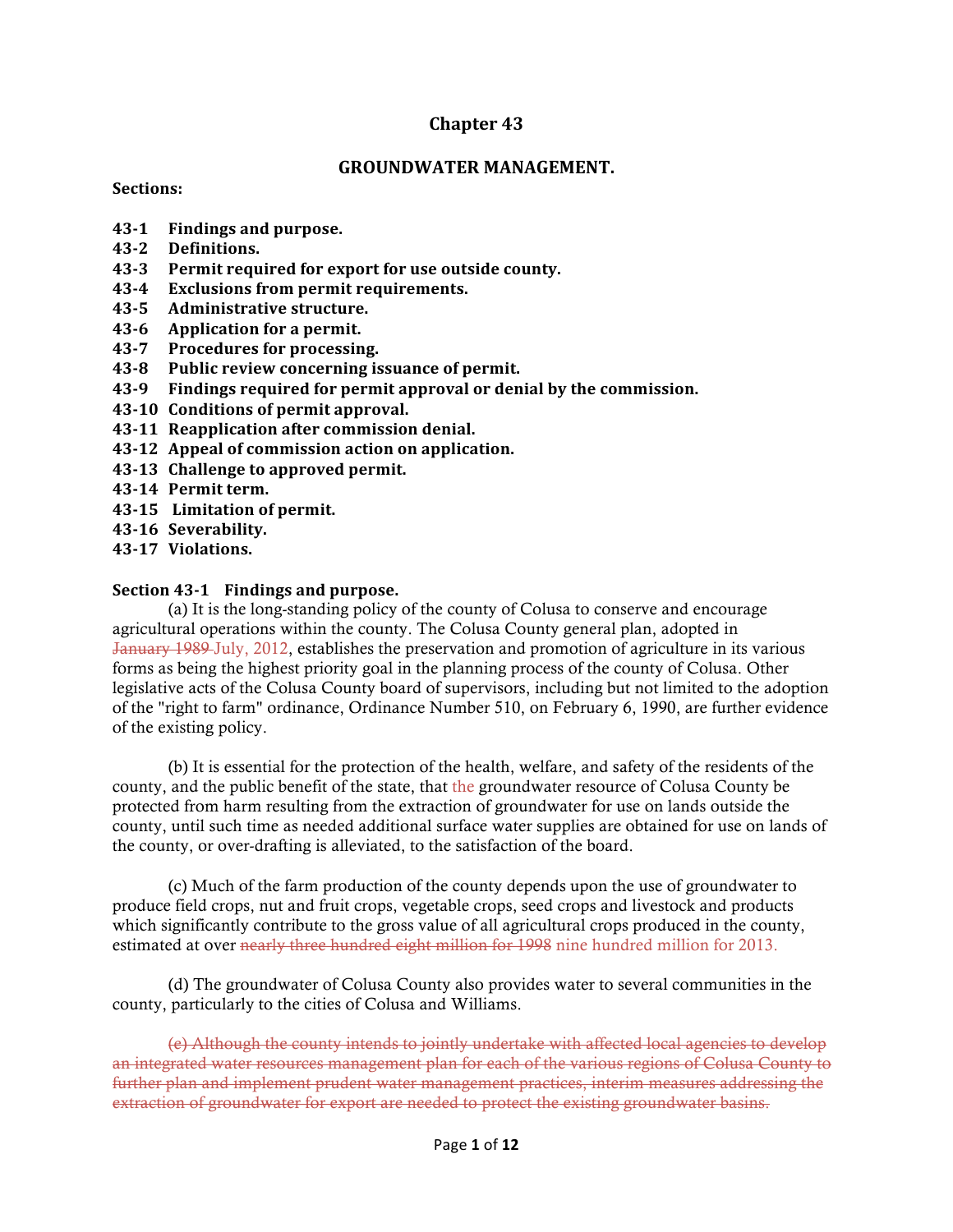(f) It is essential for information gathering and monitoring purposes, and for the protection of the county's groundwater resources, that the county adopt a permit process addressing the extraction of groundwater for to replace surface water use outside of the county.

Also essential for information gathering and monitoring purposes is a process for Administrative Review of the extraction of groundwater to replace surface water use within the county.

(g) In adopting and codifying this groundwater management ordinance, the county does not intend to limit other authorized means of managing Colusa County groundwater, and intends to work cooperatively with interested local agencies to further develop and implement joint groundwater management practices.

(h) Loss of groundwater would result in additional surface water needs.

(i) Many agricultural operations in the county rely on existing wells to sustain the economic production of agricultural commodities.

(j) The factors mentioned above, have caused an accelerated rate of construction and development of wells within the county of Colusa for the use of water upon lands within the county. This circumstance alone, causes concern and alarm in the board of supervisors because it has been demonstrated in many areas of the state that the unfettered over-drafting and/or mining of groundwater from an aquifer has negative impacts. These negative impacts include, but are not limited to: (1) lowering of water tables leading to (a) increased energy consumption, and (b) the prospect of increased cost for deepening existing wells; and (c) the prospect that new wells will need to be deeper (with attendant additional costs) than would otherwise be required; (2) damage to the aquifer through (a) reduction of transmissivity; and (b) subsidence of the surface of the ground thereby (i) permanently reducing the storage capacity of the aquifer, and (ii) causing damage to public roads, bridges, canals and other structures at substantial cost to the public treasury.

(k) The mining of water, episodes of overdraft and the increasing number of wells result in the drying up of surface and subsurface flowing steams, the drying of wetland areas and the loss of percolating waters. These conditions cause the loss of critical riparian and wetland habitat.

(l) The board has been informed, and upon such information, believes that projects are proposed for the extraction and exportation of groundwater from within the county to locations outside the county. The board is informed and believes that these proposals may involve the acquisition of rights to small parcels of land, the development of wells upon such land of a size and capacity far exceeding that reasonably necessary for any beneficial use on the parcel upon which the land is located. The board is alarmed and concerned that this practice will result in over-drafting and/or adverse impacts of environmental and economic character in the county of Colusa.

(m) Water Code section 1810(d) provides that use of a water conveyance facility to transfer water may be denied if the use of the water conveyance facility will injure any legal user of water, will unreasonably affect fish, wildlife or other in-stream beneficial uses, or will unreasonably affect the overall economy or the environment of the county from which the water is being transferred.

(n) Transfers of water from Colusa County undertaken by any method could affect the overall economy or the environment of Colusa County.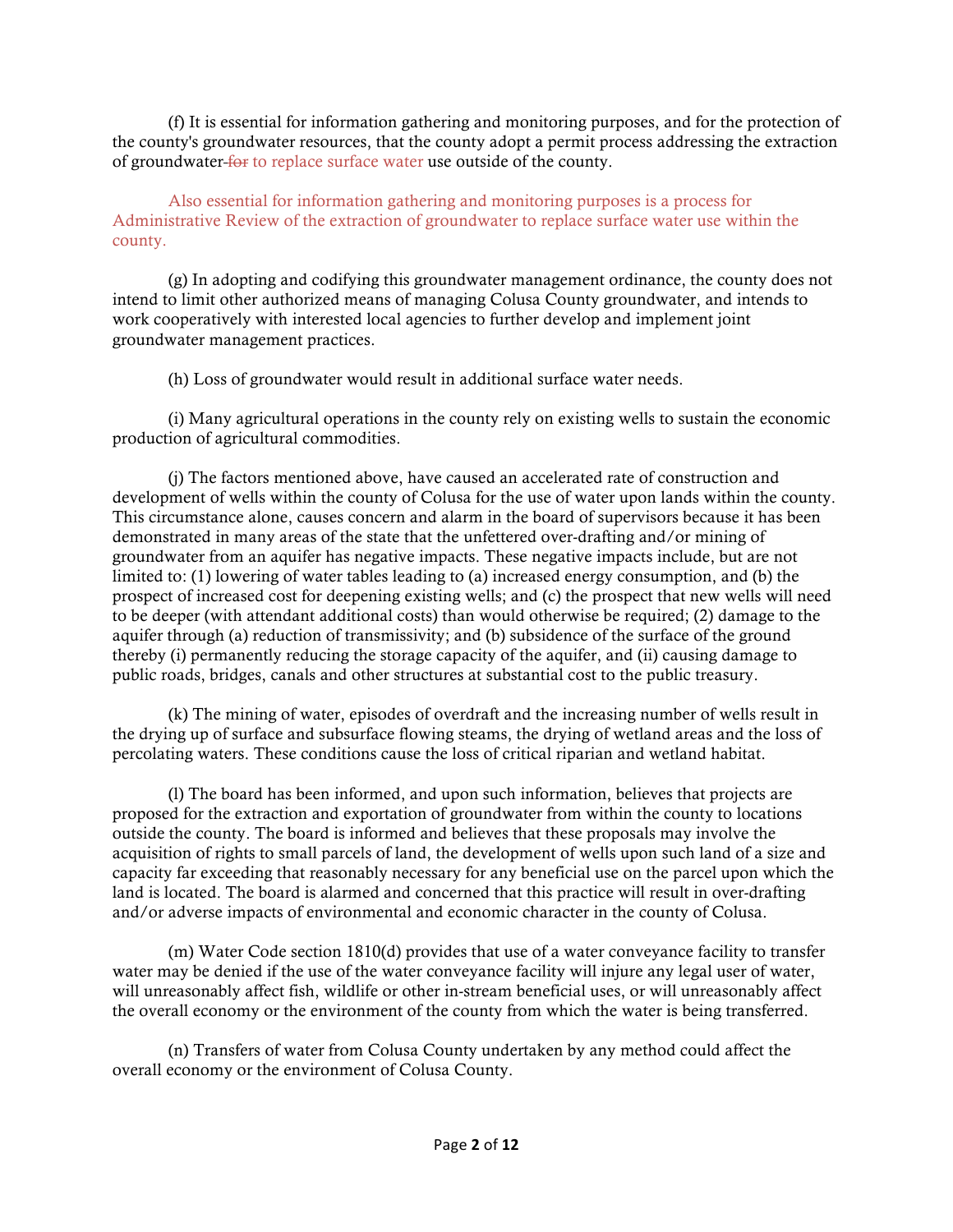(o) It is the purpose and intent of this chapter to establish an effective county policy concerning water transfers that will assure that the overall economy and environment of Colusa County is protected.

(p) The county seeks to foster prudent water management practices to avoid significant adverse overdraft-related environmental, social, and economic impacts. It is therefore essential for the protection of the county's important groundwater resources that the county require a permit to extract groundwater to replace surface water for use outside the county. This chapter requires a permit for the export of groundwater to replace surface water use outside the county and is not intended to regulate groundwater in any other way.

(q) The public health, safety and general welfare of the people of the state of California and the county depend upon the continued availability of groundwater through insuring that extraction of groundwater does not exceed safe yield of affected groundwater basin, considering both the short and long-term impacts of groundwater extraction, including the recovery of groundwater basins through natural as well as artificial recharge.

(r) Surface water supplies obtained in the future may be used conjunctively with groundwater. That is, surface water could be diverted in times of relatively high flows and groundwater could be used during dry periods when surface water is not readily available. In this regard, the greatest readily and economically available asset the county has in dealing with its water needs is its groundwater. Loss of the use of the groundwater would result in additional surface water needs. It is vital that the groundwater resources be protected so that its capacity will be available for future conjunctive use.

(s) The board of supervisors did appoint a Colusa groundwater committee on March 19, 1996 to study, and coordinate the available protections for groundwater supplies in conjunction with historic surface flows in Colusa County. The committee held public meetings on a regular basis to gather data, disburse information and to review data related to water resources in Colusa County. The committee did review groundwater policy, demands on groundwater supplies, and research of existing groundwater management plans over a period of one year. Input was sought from state, local and federal officials.

(t) Following lengthy research, the Colusa County groundwater committee concluded that there was a need to identify and protect the underlying groundwater resources of Colusa County. The committee noted that factors contributing to this conclusion were the overall population growth of the state and the lack of new water storage facilities built to supply that increase in population. This, the committee concluded, has resulted on the current pressure on northern California's groundwater supply. This pressure, the committee found, required protection from the social and economic impacts which could be caused by a depleted local groundwater supply. That protection was identified by the committee as being of paramount concern.

(u) In adopting this chapter, the county does not intend to limit either the county or other public entities in managing groundwater under the Groundwater Management Act and any other applicable laws in a manner consistent with the Colusa County water plan. (Ord. No. 615, (part).)

#### **Section 43-2 Definitions.**

(a) "Groundwater Management Act" means Water Code section 10750 et seq.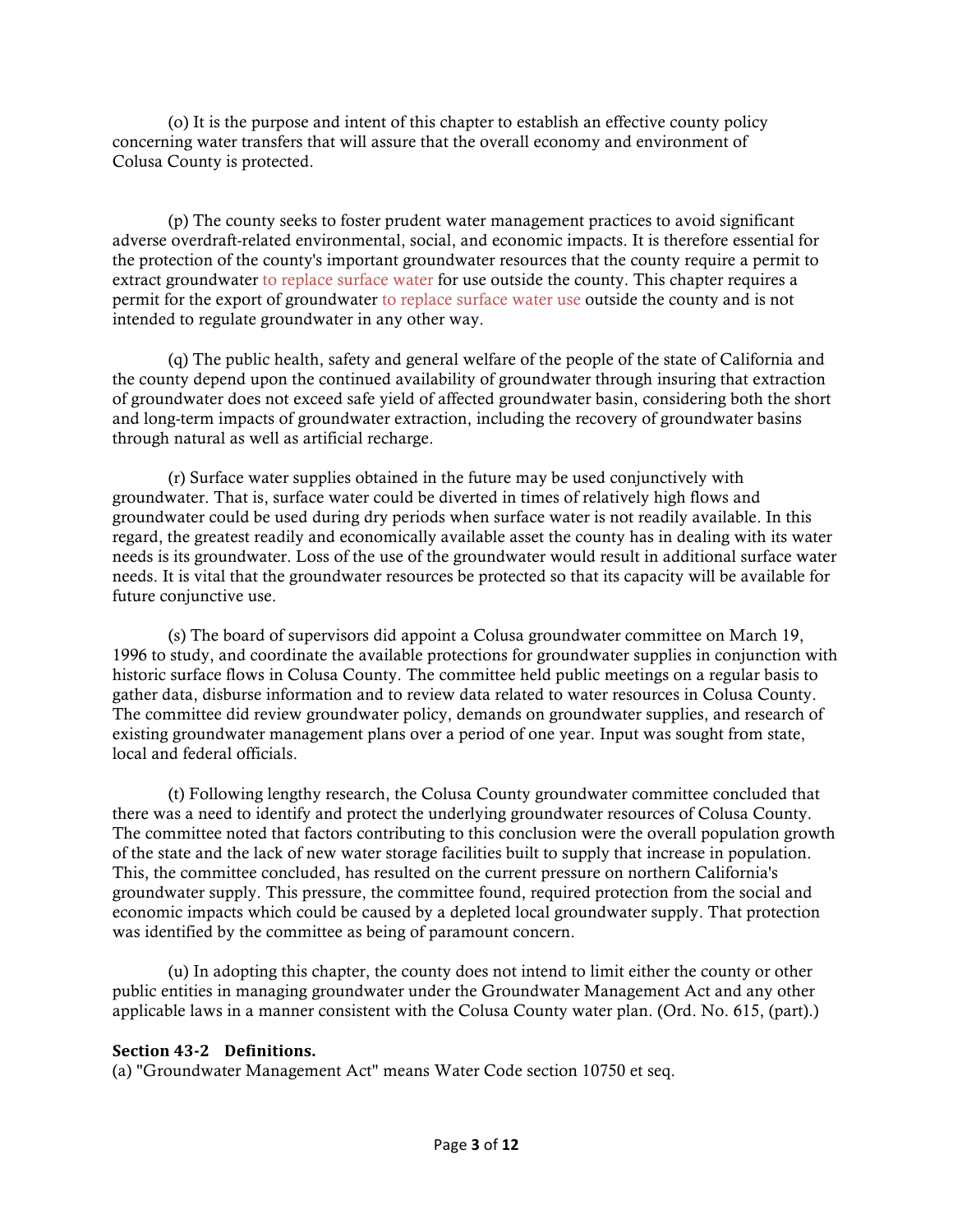(b) "Aquifer" means a geologic formation that stores, transmits and yields significant quantities of water to wells and springs.

(c) "Aquifer health" means maintaining the geologic integrity of the affected aquifer so that its capacity is not reduced as well as the maintenance of the quality of water within the aquifer, including, where relevant, the prevention of degradation of drinking water.

(d) "Board" means the board of supervisors of Colusa County.

(e) "Commission" means the Colusa County groundwater commission.

(f) "Committee" means the Colusa County groundwater committee.

(g) "Conjunctive use" means the planned joint use of surface and groundwater. It relies upon the principle that by using surface water when it is plentiful, recharging the aquifer and conserving groundwater supplies in wet years, water will then be available for future pumping in dry years when surface supplies are short.

(h) "County" means the county of Colusa.

(i) "Existing wells" are those wells which are in existence at the time of the effective date of the ordinance codified in this chapter and which are in compliance with Chapter 35 of the Colusa County Ordinance Code. (This would be the existing Colusa County well ordinance).

(j) "Groundwater" means all water beneath the surface of the earth within the zone below the water table in which the soil is completely saturated with water, but does not include water which flows in known and definite channels.

(k) "Groundwater safe yield" means the maximum quantity of water that can be annually withdrawn from a groundwater basin over an extended period of time (during which natural hydrologic water supply conditions approximate average conditions) without developing an overdraft condition. The safe yield of a basin can be increased by supplementing natural recharge with artificial recharge.

(l) "Hydraulic gradient" means the slope of the water table.

(m) "Hydrology," means the origin, distribution, and circulation of water through precipitation, stream flow, infiltration, groundwater storage and evaporation.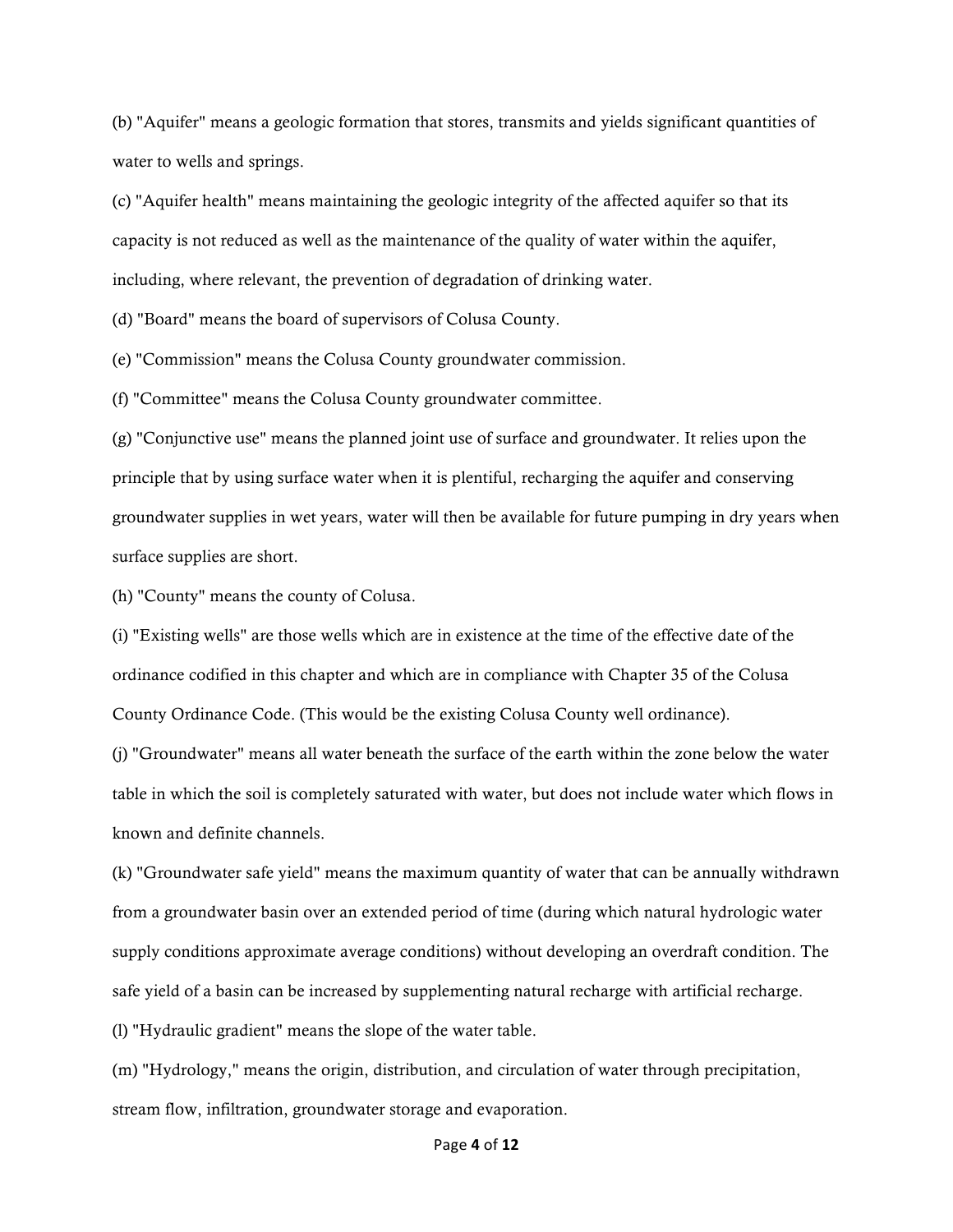(n) "Local agency" means any local public agency.

(o) "Mining" is the extraction of groundwater by any means.

Groundwater Mining" means the process, deliberate or inadvertent, of extracting groundwater from a source at a rate so in excess of the replenishment that the groundwater level declines persistently, threatening exhaustion of the supply or at least a decline of pumping levels to uneconomic depths. (Glenn

#### County)

(p) "Overdraft" means the condition of a groundwater supply in which the amount of water withdrawn by pumping exceeds the amount of water replenishing the supply over a period of time and also the point at which extractions from the supply exceed its safe yield plus any temporary surplus.

(q) "Percolation" means the movement of water through the soil to the groundwater table.

(r) "Permeability" means the capability of the soil or another geologic formation to transmit water.

(s) "Piezometric surface" means the surface to which the water in a confined aquifer will rise.

(t) "Porosity" means voids or open spaces in alluvium and rocks that can be filled with water.

(u) "Recharge" means flows to groundwater storage from precipitation, irrigation, infiltration from streams, spreading basin and other sources of water.

(v) "Salt water intrusion" means the movement of salt water into a fresh water aquifer.

(w) "Specific capacity" means the volume of water pumped from a well in gallons per minute per foot of draw down.

(x) "Spreading water" means discharging native or imported water to a permeable area for the purpose of allowing it to percolate to the zone of saturation. Spreading, artificial recharge and replenishment all refer to operations used to place water in a groundwater table.

(y) "Transmissivity" means the rate of flow of water through an aquifer.

(z) "Usable storage capacity" means the quantity of groundwater of acceptable quality that can be economically withdrawn from storage.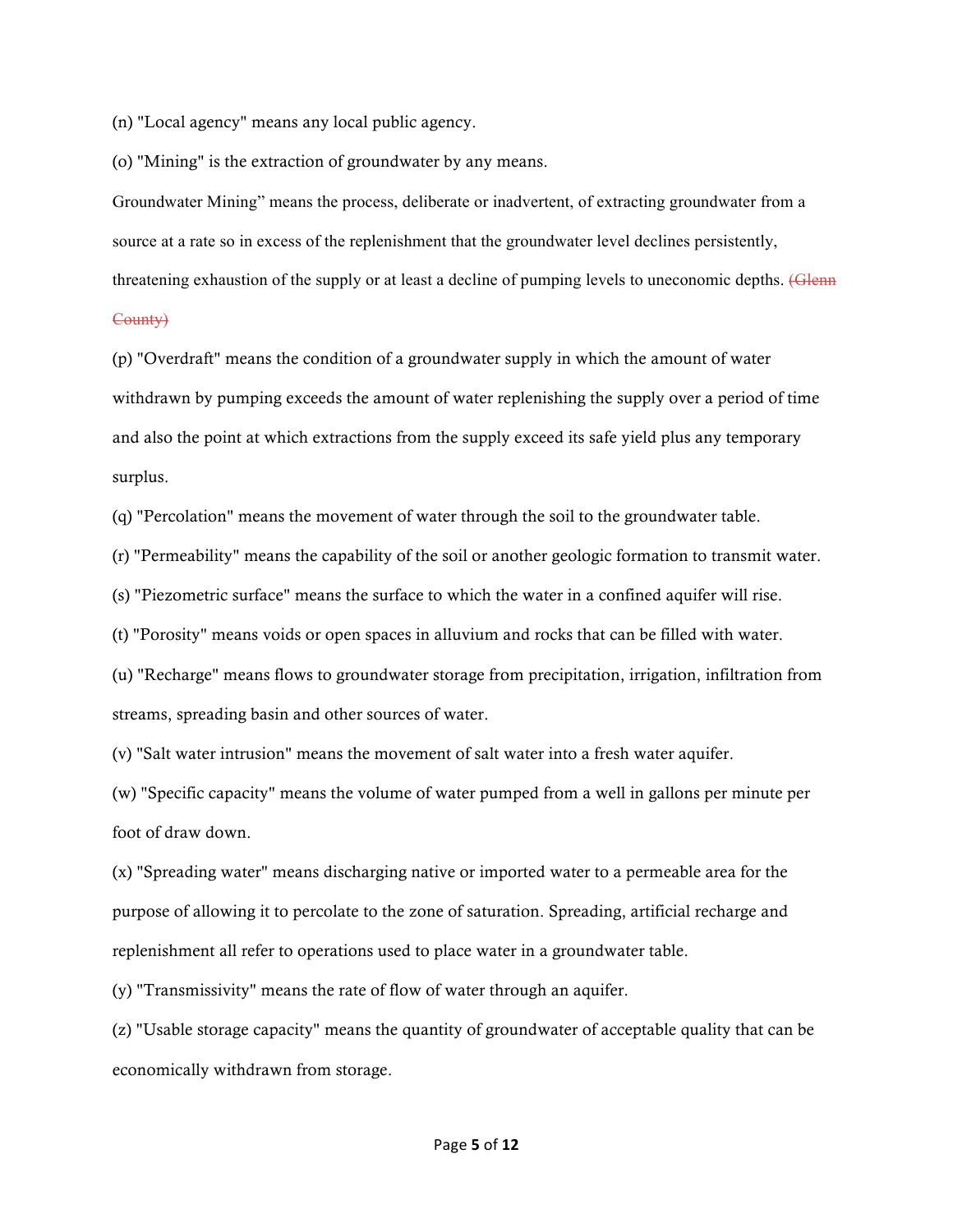(aa) "Water table" means the surface or level where groundwater is encountered in an unconfined

aquifer.

(bb) "Water year" means the year beginning with January 1st and ending the last day of the

following December 31st.

(cc) "Zone of saturation" means the area below the water table in which the soil is completely

saturated with groundwater. (Ord. No. 615, (part).)

#### Section 43-3 Administrative Review for export for use within the county

All parties participating in an in-county groundwater substitution water transfer are required to notify the Colusa County Groundwater Commission and sign the Colusa County In-County Groundwater Substitution Transfer Agreement. As per the Agreement, the transferring entity will:

- 1. Provide the Commission, via Staff, with a signed copy of the In County Groundwater Substitution Transfer Agreement, prior to the transfer commencing
- 2. Provide the Commission, via Staff, with a copy of the Final Transfer Proposal, prior to the transfer commencing
- 3. Provide the Commission, via Staff, with copies of all monitoring data at the time they are reported to the California Department of Water Resources and the Bureau of Reclamation
- 4. Provide the Commission, via Staff, with a copy of the Final Transfer Report, upon completion

#### **Section 43-3 43-4** Permit required for export for use outside county.

It shall be unlawful to extract groundwater underlying lands in Colusa County, directly or indirectly, to replace surface water for use of that groundwater outside county boundaries without first obtaining a permit as provided herein. For purposes of this section, the extraction of groundwater to replace a surface water supply which has been, is being, or will be transferred for use outside of the county boundaries shall be considered an extraction or mining of groundwater subject to this chapter. (Ord. No. 615, (part).)

#### **Section 43-4 43-5 Exclusions from permit requirements.**

This chapter shall not apply to the extraction of groundwater in the following circumstances:

- (a) To prevent the flood of lands; or
- (b) To prevent the saturation of the root zone of agricultural land; or

(c) For use within the boundaries of a local agency which is in part located within Colusa County and in part in another county(s) where such extraction quantities and use are consistent with the historical practice of the local agency; and provided further, the local agency has adopted a groundwater management plan which is consistent with the Colusa County groundwater management plan that is then in effect.

(d) For use on lands outside Colusa County which are contiguous and in the same ownership to lands within Colusa County from which the groundwater is extracted, where such extraction rates, quantities and use are consistent with the historical practices of the landowner, and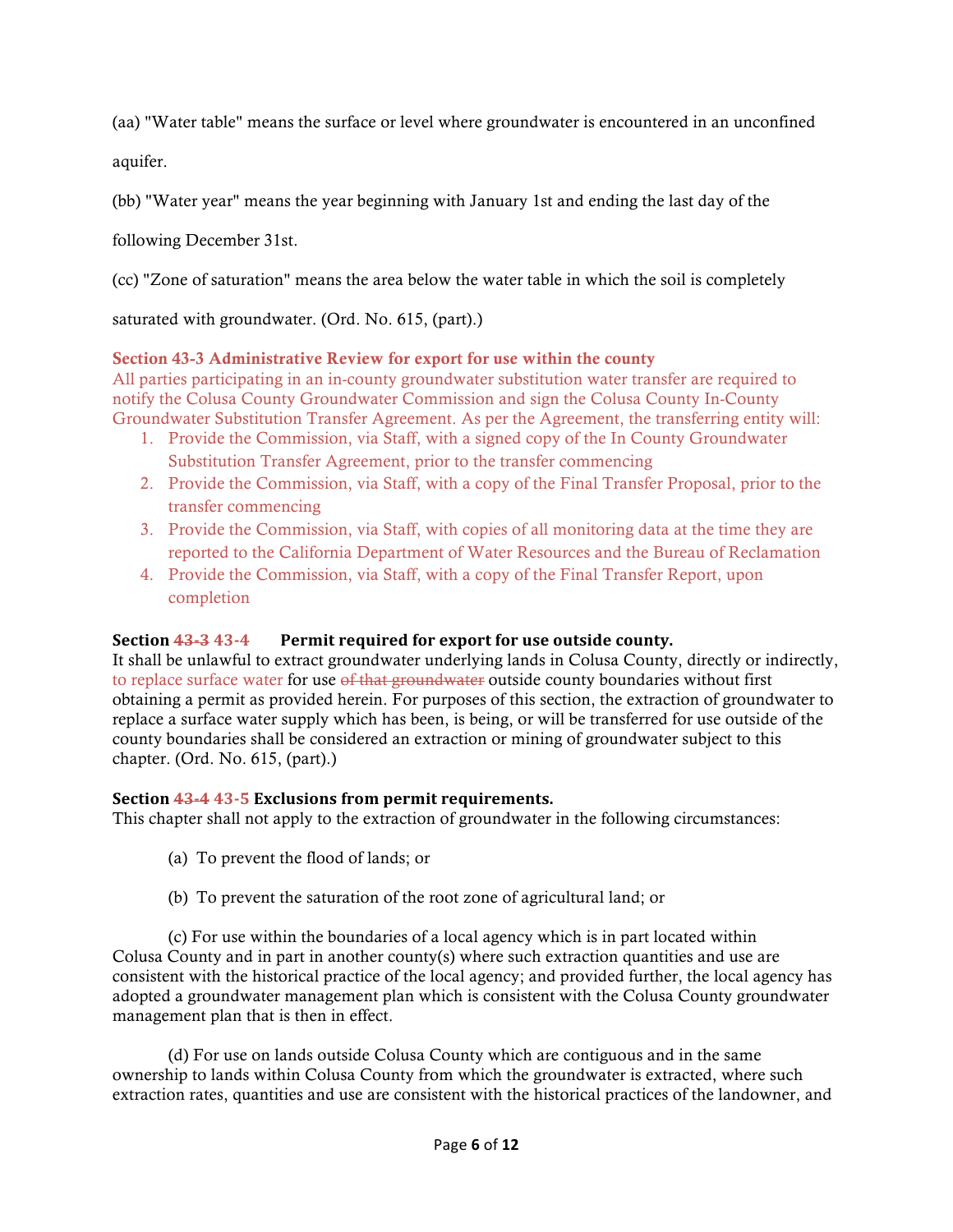to enable water export that is expressly permitted by the terms of the Colusa County groundwater management plan.

(e) Where the person or entity demonstrates to the satisfaction of the commission that its water management practices will result in an average annual groundwater basis basin recharge which is equal to or in excess of its extraction of groundwater for export uses. The person or entity asserting that one of the exclusions of this section applies shall have the burden of supporting its assertion that no permit is required.

(f) Upon application properly filed with the commission, the commission may grant a revocable exemption to water districts which comply with all of the following:

(1) Adopted a groundwater management plan pursuant to Water Code section 10750 et seq. that has been approved by the commission.

(2) Instituted a groundwater monitoring and mitigation program associated with its extraction of water which has been approved by the commission.

(3) Executed an agreement with the county of Colusa which requires the parties to share groundwater monitoring information and data, coordinate their efforts to monitor groundwater resources in the county, and participate in the development and preparation of a groundwater management plan by the county.

The exemptions of this category shall be reviewed annually by the commission and may be extended, amended or revoked at the discretion of the commission. (Ord. No. 615, (part).)

#### **Section 43-543-6 Administrative structure.**

A Water Resources Coordinator has been hired by the County to coordinate water related activities, including groundwater. A "groundwater commission" shall be has been appointed by the board, through selection from applications submitted to the board from interested parties, for the purpose of serving on the water commission. A Water Users Group has been appointed by the Board of Supervisors through selection from applications to the County from interested parties, and a groundwater Technical Support Team has been formed to support the Groundwater Commission. (Ord. No. 615, (part).)

#### **Section 43-6 43-7 Application for a permit.**

An application for a permit for out-of-county groundwater substitution transfers shall be filed with the commission and shall contain all information required by the commission. Concurrently, the applicant shall consent to the commencement and financing of appropriate environmental review as may be required by the California Environmental Quality Act ("CEQA"; Public Resources Code section 21000 et seq.). The application for a permit and request for environmental review shall be accompanied by the fees which shall be established from time to time by the board. (Ord. No. 615, (part).)

- (a) Issuance of a permit shall be prohibited under ANY of the following circumstances, **unless the transferring entity can demonstrate to the Groundwater Commission's** satisfaction and with scientific evidence that there will be no harm to the aquifer, **including but not limited to the findings in Section 43-10:** 
	- a. Critically Dry Year as per the DWR Sacramento Valley Water Index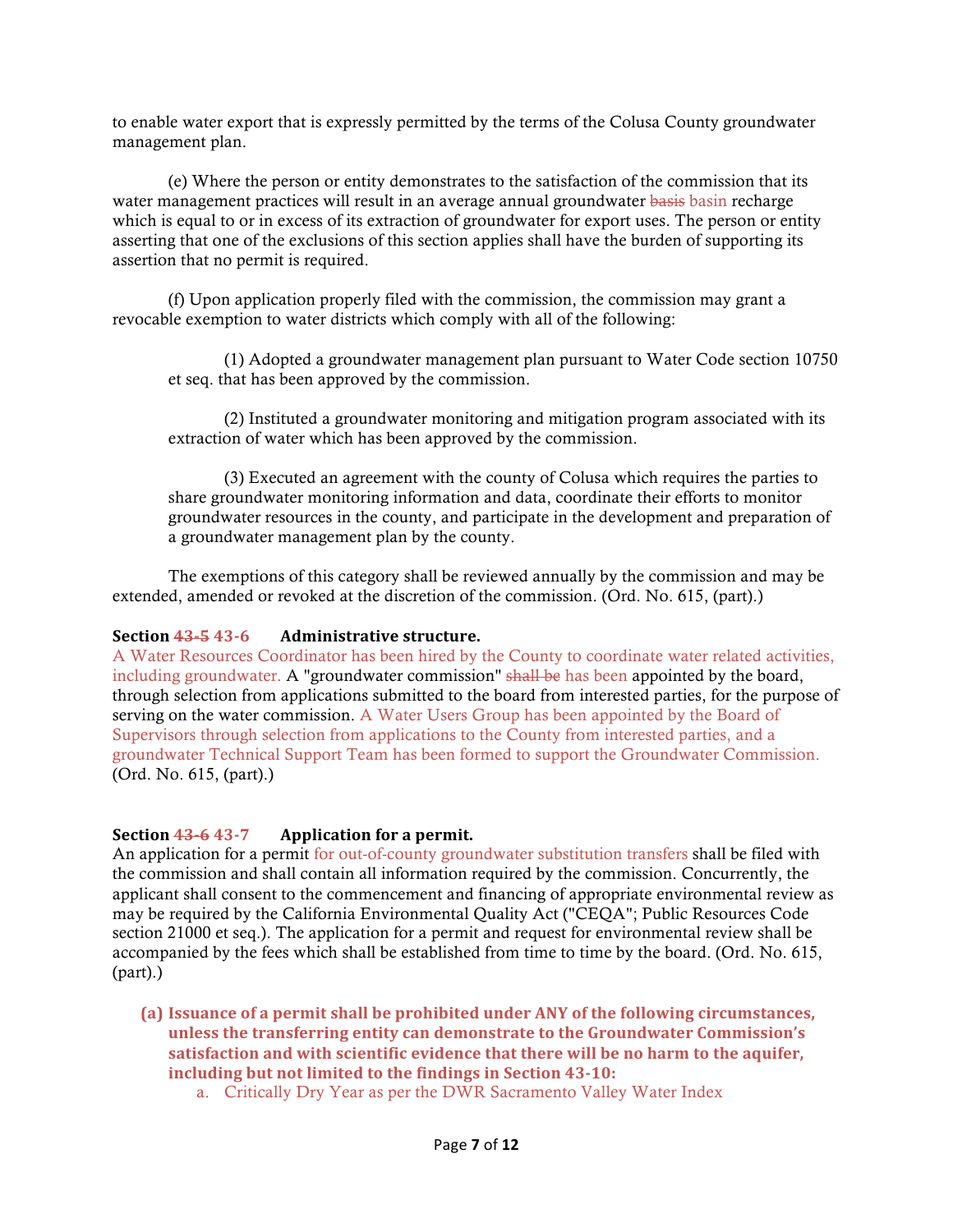- b. Emergency Drought Declaration by the County of Colusa
- c. Emergency Statewide Drought Proclamation by the State of California

#### **Section 43-7 43-8** Procedures for processing.

- (a) Within ten calendar days of filing of the permit application and the deposit of required fees, the commission shall deliver notice to the Colusa County planning department that an application has been filed. The commission shall send a copy of the notice, and the application, to all local agencies located within Colusa County which have lands overlying or adjacent to the location of the proposed extraction, and to any interested party who has made written request to the commission for such notice within the last twelve calendar months, seeking written comments. The commission shall review the application to determine whether it is complete for purposes of proceeding under the Colusa County guidelines adopted pursuant to the CEQA requirements and shall thereafter commence environmental review as may be appropriate.
- (b) The commission shall review the matter of the application with potentially affected county departments, with the staff of applicable state and federal agencies and with all local agencies located in whole or in part within Colusa County or with any potentially affected party, as per the judgment of the commission. If the applicant is applying to extract groundwater from a local agency, or in an unincorporated area, in which a groundwater management plan has been adopted pursuant to the Groundwater Management Act, but which plan does not expressly permit the export of water, the commission shall consider such Groundwater Management Plan, or any other relevant information provided by the local agency. Any interested person or agency may provide comments relevant to the matter of the extraction of groundwater. Comments shall be submitted to the commission within thirty days of the date of mailing the notice of filing of the permit application.
- (c) The environmental review shall be undertaken in accordance with the California Environmental Quality Act (CEQA) and Colusa County guidelines for implementation. All costs of the environmental review shall be the responsibility of the applicant.

(d) Upon completion of the environmental review, the commission shall immediately set a public review on the permit application, which shall be noticed pursuant to Government Code section 6061. (Ord. No. 615, (part).)

#### **Section 43-8 43-9** Public review concerning issuance of permit.

- (a) Formal rules of evidence shall not apply in the commission's public review proceeding for the application, but the commission may establish such rules as will enable the expeditious presentation of the matter and receipt of relevant information thereto.
- (b) The commission shall hear the application in accordance with the provisions for public review in Colusa County.
- (c) During the commission's public review, the applicant shall have the burden of proof of establishing the facts necessary for the commission to make the required findings. The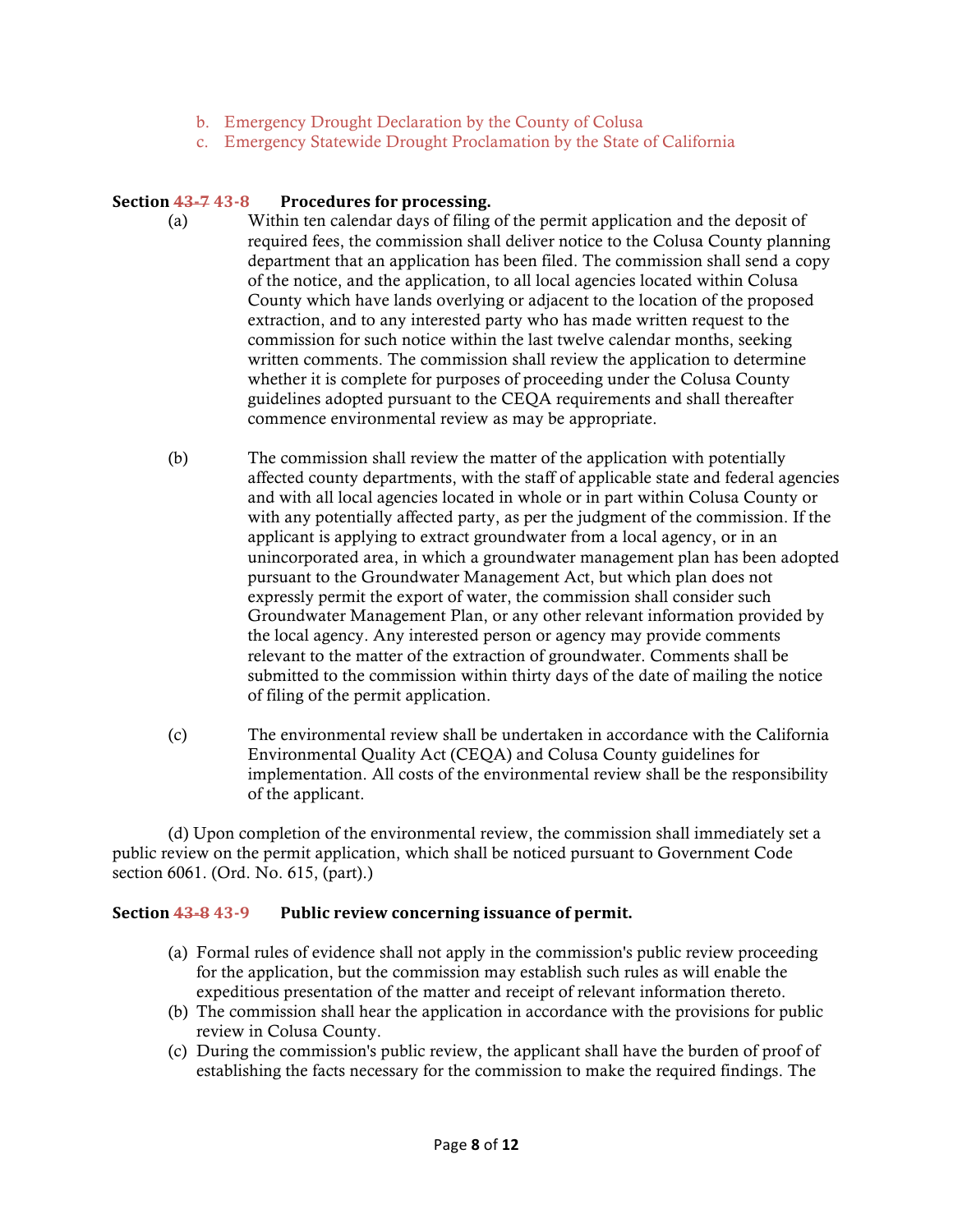commission shall also hear relevant evidence presented by other interested persons and entities.

(d) The commission shall approve, deny or conditionally approve the application within one year. The scope of the conditions extends to any relevant matter that may be considered by the commission including, but not limited to, the effect that granting the permit application would have on the affected aquifer including, but not limited to, potential hydraulic gradient, hydrology, percolation, permeability, piezometric surface, porosity, recharge, annual yield, specific capacity, spreading waters, transmissivity, usable storage capacity, water table, water quality, and zones of saturation impacts, each of the findings of the commission, any appropriate conditions proposed to be imposed, and any mitigation measures to reduce adverse effects.

(e) The commission may request any additional information it deems is reasonably necessary for its consideration. The cost of such additional information shall be borne by the applicant. (Ord. No. 615, (part).)

#### **Section 43-9-43-10** Findings required for permit approval or denial by the commission.

(b) The permit may only be recommended for approval if there is a majority of the total membership of the commission present at the required public meeting and a majority of the total membership of the commission finds that the proposed groundwater extraction will not have significant detrimental impacts on the affected groundwater basin by determining that:

(1) The proposed extraction will not cause or increase an overdraft of the groundwater underlying the county;

(2) The proposed extraction will not adversely affect the long term ability for storage or transmission of ground water within the aquifer;

(3) The proposed extraction will not exceed the annual yield of the groundwater underlying the county and will not otherwise operate to the injury of the reasonable and beneficial uses of overlying groundwater users;

(4) The proposed extraction will not result in an injury to a water replenishment, storage, or restoration project operating in accordance with statutory authorization;

(5) The proposed extraction is in compliance with Water Code section 1220; and

(6) The proposed extraction will not be otherwise detrimental to the health, safety and welfare of property owners overlying or in the vicinity of the proposed extraction site(s).

(c) If the commission determines that one or more of the findings required by this section cannot be made, upon considering the proposed export together with potential conditions of permit issuance recommendation, it shall deny the permit application. The basis for any such denial recommendation shall be reflected in the commission's official record of proceedings.

 $\left\{e\right\}(d)$  The applicant shall be notified in writing of the commission's recommendation on the application, including the basis for recommending denial where applicable, within fifteen days of the final commission action on the application. (Ord. No. 615, (part).)

#### **Section 43-10 43-11 Conditions of permit approval.**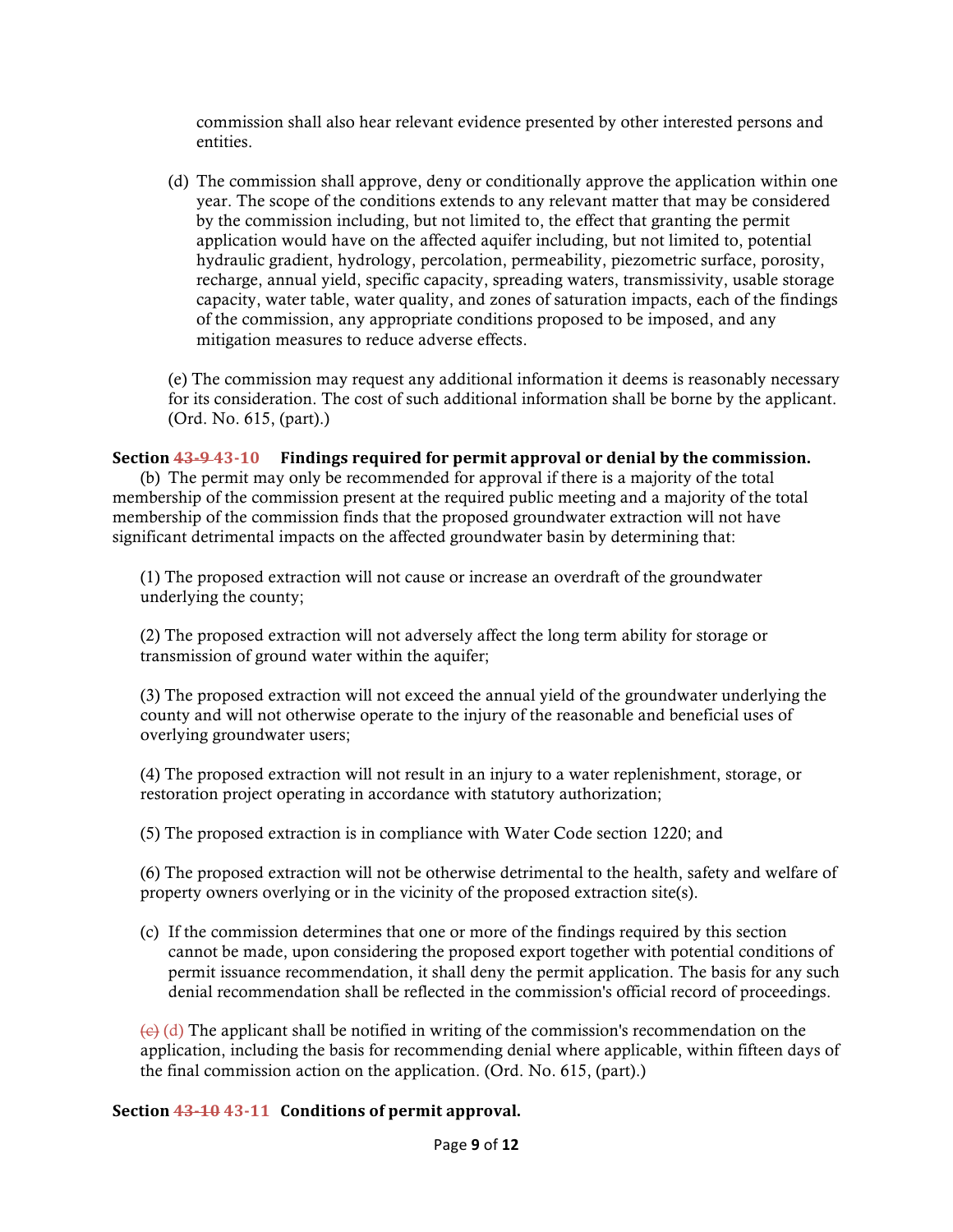If the permit is approved, the commission shall impose appropriate conditions of permit issuance so as to prohibit overdraft or other adverse conditions, and may impose other conditions that it deems necessary to promote or maintain the health, safety and welfare of Colusa County residents. Such other conditions of permit issuance may include, but shall not be limited to, requirements for observation and/or monitoring wells. Notwithstanding the foregoing, the commission may issue the permit if the commission finds that the applicant will provide adequate mitigation to offset all adverse effects that would otherwise result from the proposed extraction. (Ord. No. 615, (part).)

- 1. The following Conditions will apply to all Permits:
	- a. The Seller will sign the Colusa County Out-Of-County Groundwater Substitution Transfer Agreement
	- b. Transfer water will be used exclusively for agricultural purposes
	- c. The Commission will be copied (via Staff) on the full Final Transfer Proposal
	- d. The Commission will be copied (via staff) on all monitoring data associated with the transfer (before, during and after transfer)
	- e. The Commission will be copied (via staff) on the Final Transfer Report
	- f. The Transferring party will abide by the attached Colusa County Mitigation Plan
	- g. Other?

#### **Section 43-11 43-12 Reapplication after commission denial.**

Reapplication for a permit which has been denied by the commission may not be filed until the water year following the denial. For any such reapplication to be accepted as complete, and for it to be further reviewed in accordance with the procedures set forth above, it must be accompanied by information that demonstrates a significant change in those circumstances which represented the factual basis for the previous permit application denial. (Ord. No. 615, (part).)

#### **Section 43-12 43-13** Appeal of commission action on application.

(a) The applicant or any interested party may appeal a decision of the commission by filing a written request with the clerk of the board within fifteen days of issuance of the decision of the commission. Any such appeal shall specifically set forth the procedural and substantive reasons for the appeal or be deemed incomplete and ineffectual. The clerk shall set a board hearing time within ten days of receipt of a complete request for appeal which shall be heard within twenty days of notice thereof. Written notice of the appeal shall be given to the commission, the permit applicant, the appellant, and all other interested parties, and the appeal hearing shall be published pursuant to Government Code section 6061.

(b) The board shall hear the appeal as to those disputed matters which were heard by the commission and are specifically set out in the appeal request, but may continue such hearing from time to time as determined appropriate by the board. The appeal before the board shall not be conducted with formal rules of evidence, but rather shall be conducted under such rules as set by the board for the expeditious presentation of the matter and relevant information pertaining thereto by the appellant and by other parties interested in the commission decision appealed from. The decision of the board shall be final.

(c) In any appeal taken under this section, the permit applicant who is proposing to extract groundwater for exportation outside of the county shall have the burden of proving to the satisfaction of the board that such extraction is either exempt from permit requirements of this chapter, or will not have significant detrimental impacts based upon the criteria set forth herein. (Ord. No. 615, (part).)

#### **Section 43-13 43-14 Challenge to approved permit.**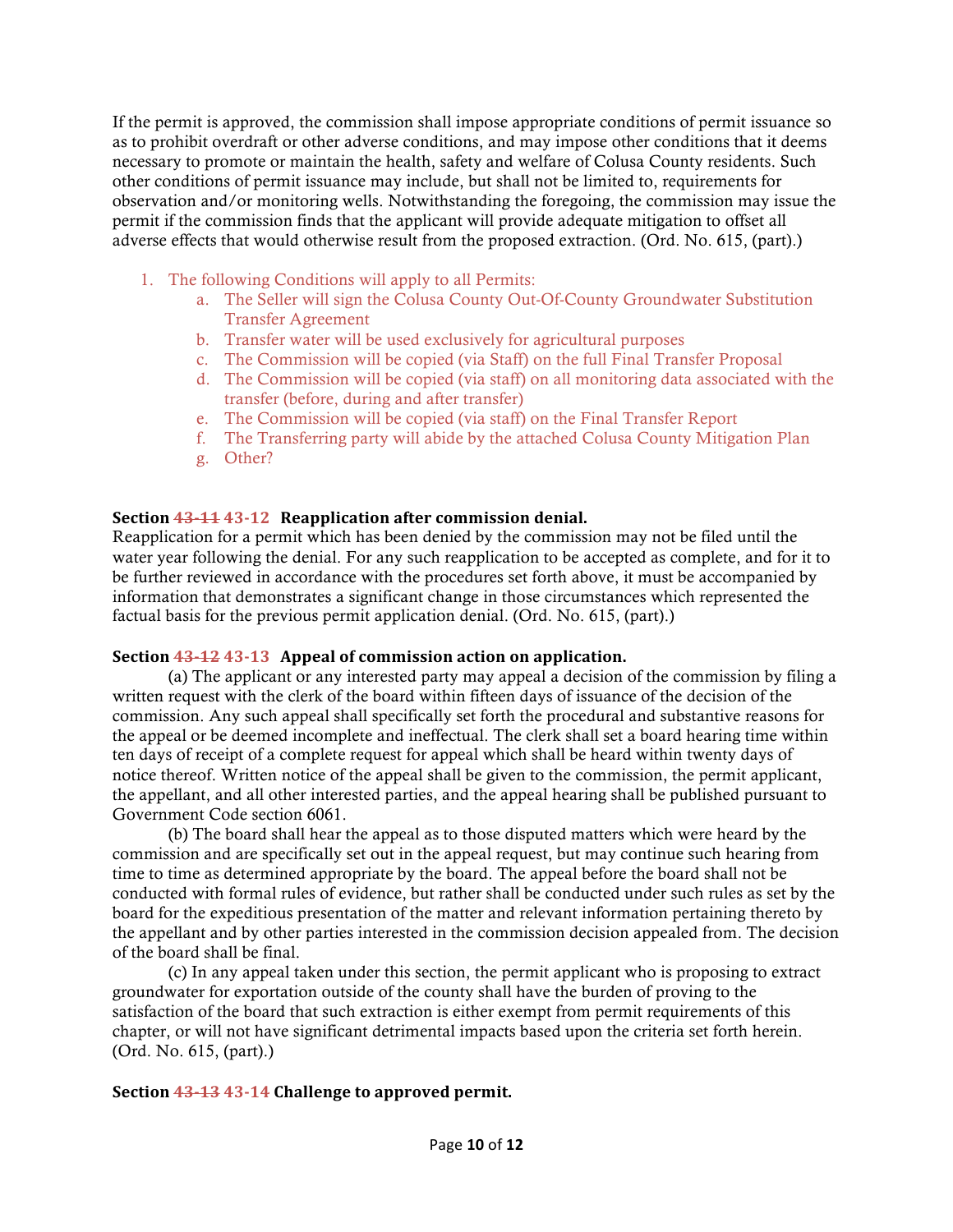(a) Any interested party may challenge the ongoing extraction of groundwater pursuant to an approved permit during the term of the permit based on allegations that one or more of the following circumstances exists:

(1) There has been or is an ongoing violation of one or more conditions of an approved permit; or

(2) The extraction of groundwater pursuant to this chapter has caused or increased an overdraft in the basin; has adversely affected the long term ability for storage or transmission of groundwater in the affected aquifer; exceeds the annual field of the affected groundwater basin; operates to the injury of the reasonable and beneficial uses of overlying groundwater users; is in violation of Water Code section 1220; or results in an injury to a water replenishment, storage, or restoration project operating in accordance with statutory authorization; or

(3) The continued extraction of groundwater pursuant to a previously approved permit will be detrimental to the health, safety, and welfare of one or more affected local agencies or other interested parties.

(b) A challenge pursuant to this section shall be commenced by filing a written request with the commission on a form prescribed by the commission. Such a challenge shall allege one or more of the circumstances specified by this section and shall generally describe facts in support of those alleged circumstances. In such event, the commission shall, within ten days of receipt of such challenge in a completed form, give notice of the challenge to the permittee, the appellant, all affected local agencies and to any other interested party which has requested such notice. A commission review shall be held on the matter following the procedures set out above. The commission's decision may be to deny the challenge and leave the previously issued permit unchanged, to grant the challenge and terminate the permit, or to impose modified conditions to the permit, which the permittee shall be obligated to adhere to if continued extraction for export purposes is to occur, based on findings addressing the criteria specified in this chapter.

(c) The standard for review in any such challenge proceeding shall be substantial evidence. The burden of proof shall be upon the person or entity extracting the groundwater that is the subject of the challenge.

(d) Appeals from commission decisions on challenges may be made to the board in accordance with the procedures of this chapter. (Ord. No. 615, (part).)

#### **Section 43-14 43-15 Permit term.**

Except as may be modified pursuant to this chapter, all approved permits shall be valid for a term not to exceed three one water years from the date of the issuance of the permit, as determined by the approving body; however, if the permit is for extraction as part of a conjunctive use program that has been approved by the county, the permit shall not exceed the length of the term of that program. For the purpose of calculation, the water year in which the permit is granted shall not be counted in determining the three one year time period if less than four months remain in the water year at the time of final permit approval. (Ord.No. 615, (part).)

#### **Section 43-15 43-16 Limitation of permit.**

Nothing contained in this chapter nor in the conditions of an issued permit shall be construed as giving the permittee an exclusive right to groundwater extraction, nor as establishing a compensable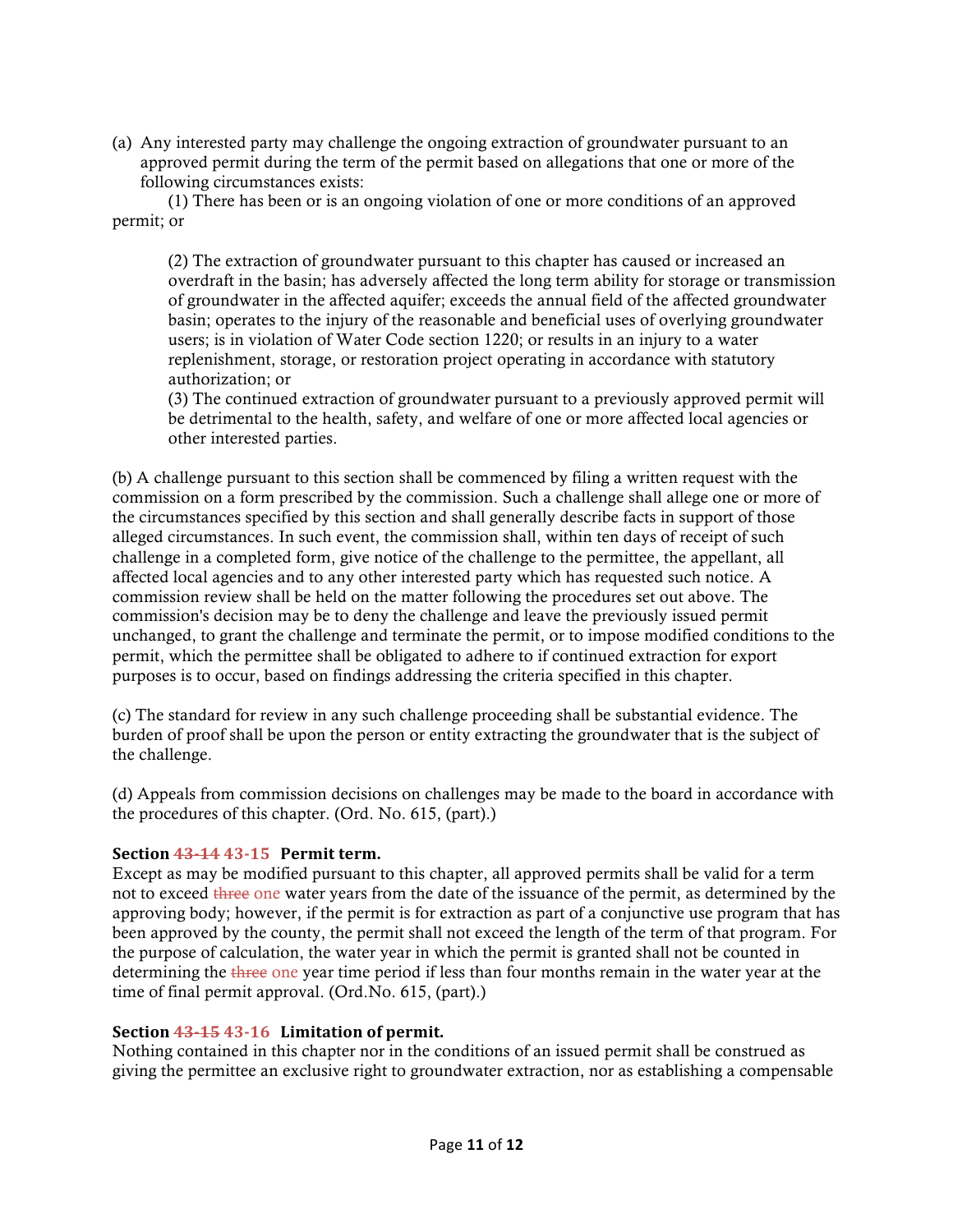right in the event the permit is subsequently terminated or modified following a challenge to the permit. (Ord. No. 615, (part).)

#### **Section 43-16 43-17 Severability.**

If any section, subsection, sentence, clause or phrase of this chapter is for any reason held illegal, invalid or unconstitutional by the decision of any court of competent jurisdiction, such decision shall not affect the validity of the remaining portions hereof. (Ord. No. 615, (part).)

#### **Section 43-17 43-18 Violations.**

The county may elect to proceed with any or all of the following remedies for violation of this chapter:

(a) A civil action against the violator, including injunctive relief.

(b) Any person or entity who violates this chapter or any term and/or condition of any permit issued under this chapter shall be subject to a civil fine up to five thousand dollars for each separate violation. A person or entity shall be deemed to have committed a separate violation for each and every day or portion thereof during which any such violation is committed, continued, or permitted as well as for each and every separate groundwater well within which any such violations committed, continued or permitted.

(c) Any person who violates any provision of this chapter or any term and/or condition of any permit issued under this chapter, shall be guilty of a misdemeanor punishable by a fine not exceeding one thousand dollars per each violation, or by imprisonment not exceeding six months for each violation, or both. Each and every day shall be a separate violation. (Ord. No. 615, (part).)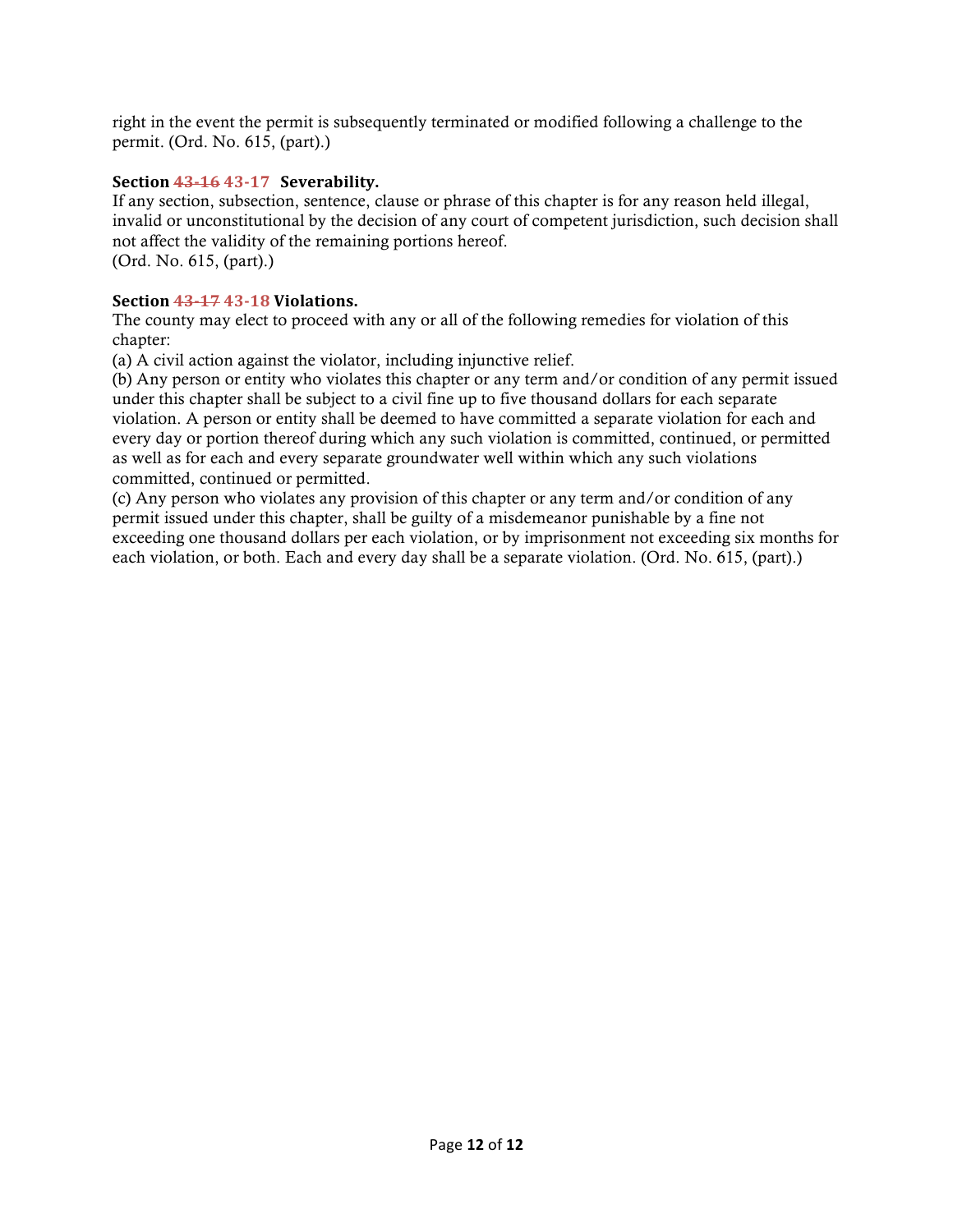#### **Out-of-County Groundwater Substitution Transfer Agreement**

The Colusa County Groundwater Commission requires all parties engaging in Groundwater Substitution transfers of water for agricultural purposes for use outside of the boundaries of Colusa County to read and sign this agreement and to follow through with all required reporting as described herein. Parties are also required to obtain a permit to engage in groundwater substitution transfers outside of the boundaries of Colusa County, as described in County Code (........).

| This agreement is made this       | day of |        | between              |
|-----------------------------------|--------|--------|----------------------|
|                                   |        |        | (Transferor/Seller), |
| , , , , ,<br>$\sim$ $\sim$ $\sim$ | $\sim$ | $\sim$ |                      |

and the Colusa County Groundwater Commission (Commission).

The above named Seller intends to transfer or use surface water outside of the boundaries of Colusa County while utilizing groundwater pumped from a location within Colusa County to replace the transferred surface water. As part of this process, the Seller has completed a Final Transfer Proposal for DWR and the Bureau of Reclamation, which includes an Environmental Review, a Monitoring and Reporting plan and a Mitigation Plan. The Seller has also agreed to provide DWR and the Bureau of Reclamation with a final Transfer Report as required.

The following Conditions apply to all approved permits for transfers of surface water outside of the boundaries of Colusa County when groundwater is pumped from a location within Colusa County to replace the transferred surface water:

a. Transfer water will be used exclusively for agricultural purposes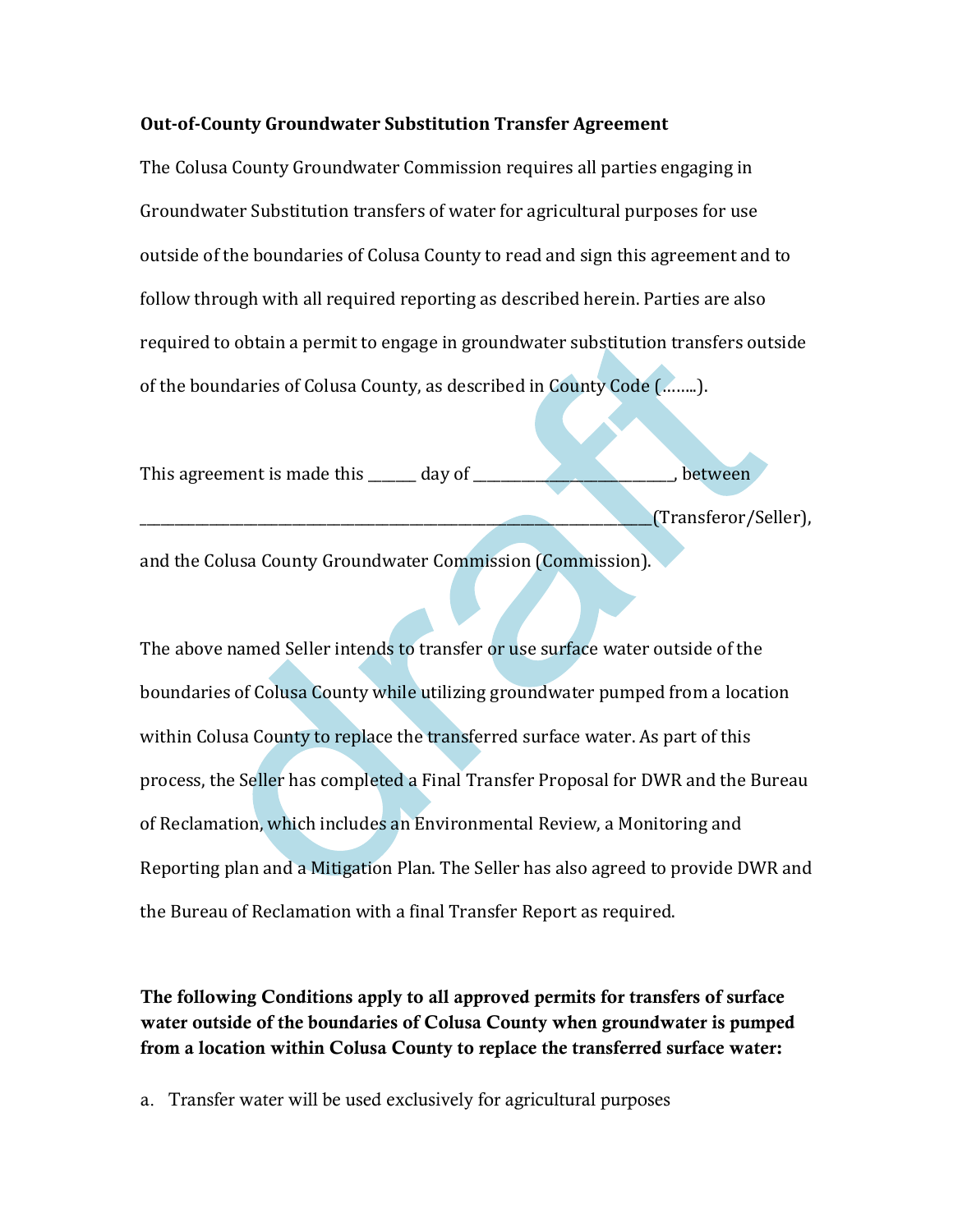- b. The Colusa County Groundwater Commission (Commission) will be copied (via Staff) on the full Final Transfer Proposal prior to transfer commencing
- c. The Commission will be copied (via staff) on all monitoring data associated with the transfer (before, during and after transfer), at the same time as they are reported to the Department of Water Resources and the Bureau of Reclamation
- d. The Commission will be copied (via staff) on the Final Transfer Report, upon completion
- e. The Seller will abide by the attached Colusa County Groundwater Substitution Transfer Mitigation Plan and supply the Groundwater Commission with a signed copy of the Plan
- f. Other?

### **Signatures**

Seller Representative

Title

Date

### Commission Representative

Title

Date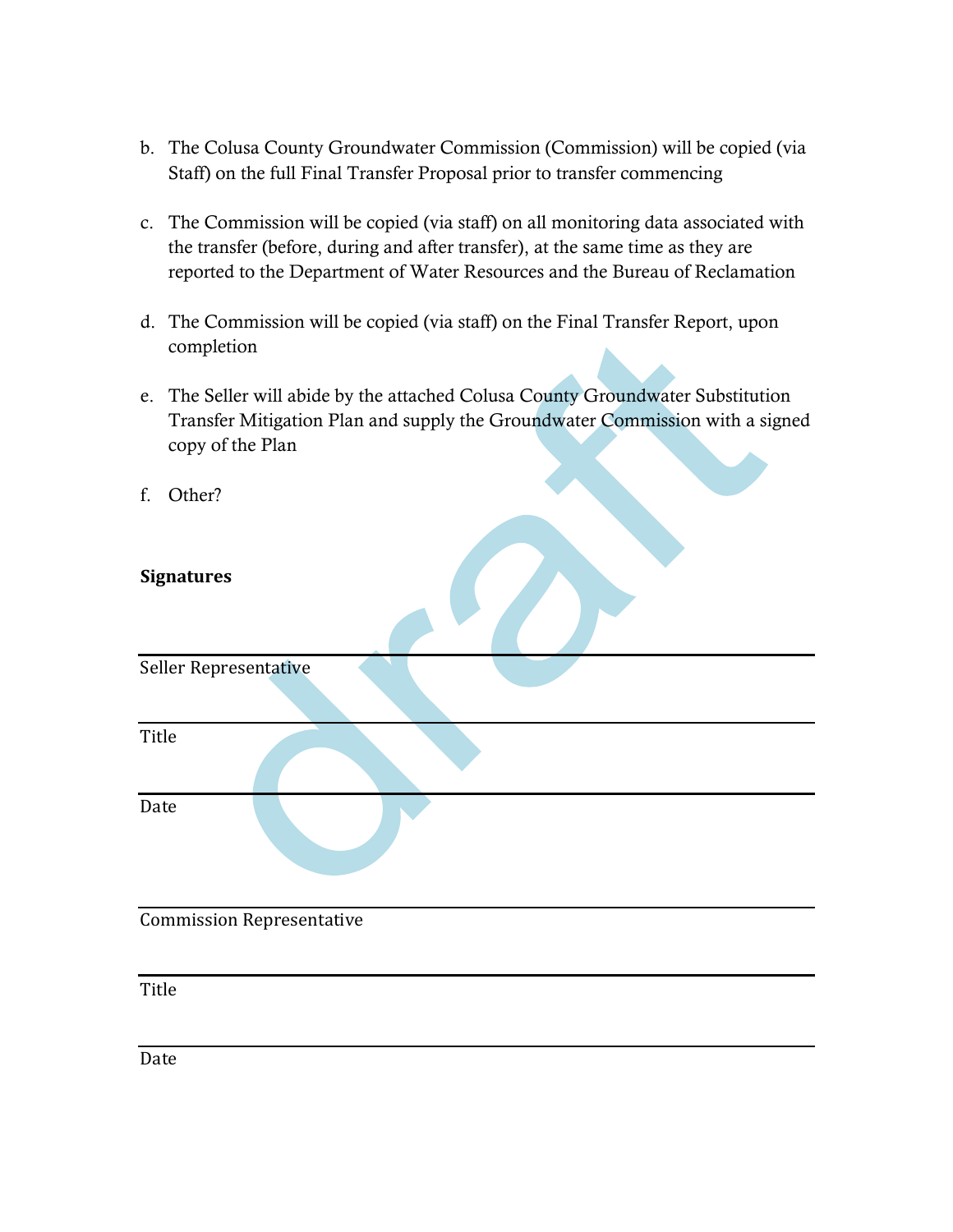#### **In-County Groundwater Substitution Transfer Agreement**

The Colusa County Groundwater Commission requires all parties engaging in Groundwater Substitution transfers of water for agricultural purposes within the boundaries of Colusa County to read and sign this agreement and to follow through with all required reporting as described herein.



The above named Seller and Buyer intend to transfer or use surface water within the boundaries of Colusa County while utilizing groundwater pumped from another location within Colusa County to replace the transferred surface water. As part of this process, the Transferring Entities have completed a Final Transfer Proposal for DWR and the Bureau of Reclamation, which includes an Environmental Review, a Monitoring and Reporting Plan and a Mitigation Plan. The Seller and Buyer have also agreed to provide DWR and the Bureau of Reclamation with a final Transfer Report as required.

# By signing this Agreement, the Seller and Buyer agree to work in conjunction **to:**

1. Provide the Commission, via Staff, with a signed copy of this Agreement, prior to the transfer commencing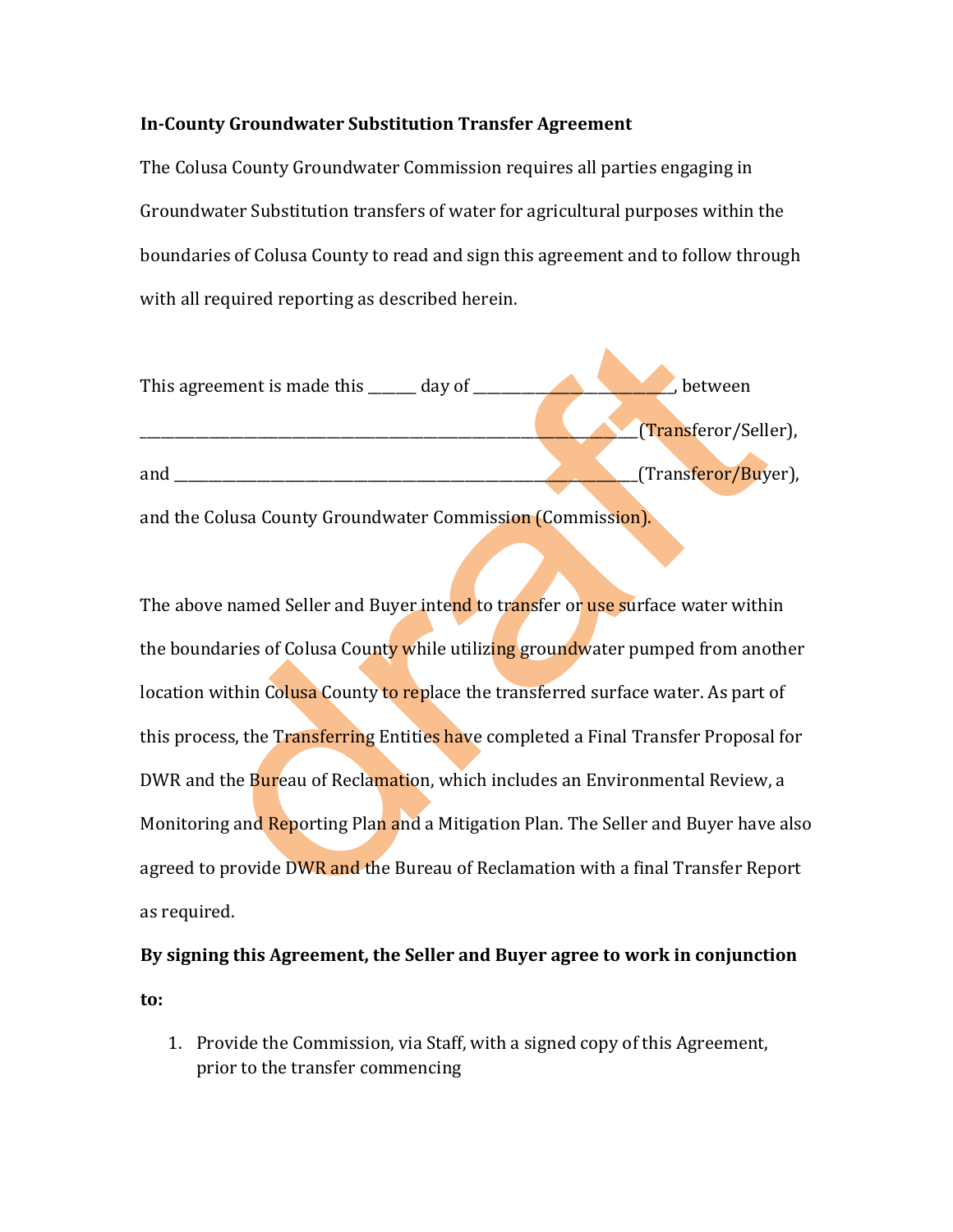- 2. Provide the Commission, via Staff, with a copy of the Final Transfer Proposal, prior to the transfer commencing
- 3. Provide the Commission, via Staff, with copies of all monitoring data at the time they are reported to the California Department of Water Resources and the Bureau of Reclamation
- 4. Provide the Commission, via Staff, with a copy of the Final Transfer Report, upon completion

| <b>Signatures</b>                           |  |
|---------------------------------------------|--|
| Transferring Entity Representative (Seller) |  |
|                                             |  |
| Title                                       |  |
| Date                                        |  |
| Transferring Entity Representative (Buyer)  |  |
|                                             |  |
| Title                                       |  |
| Date                                        |  |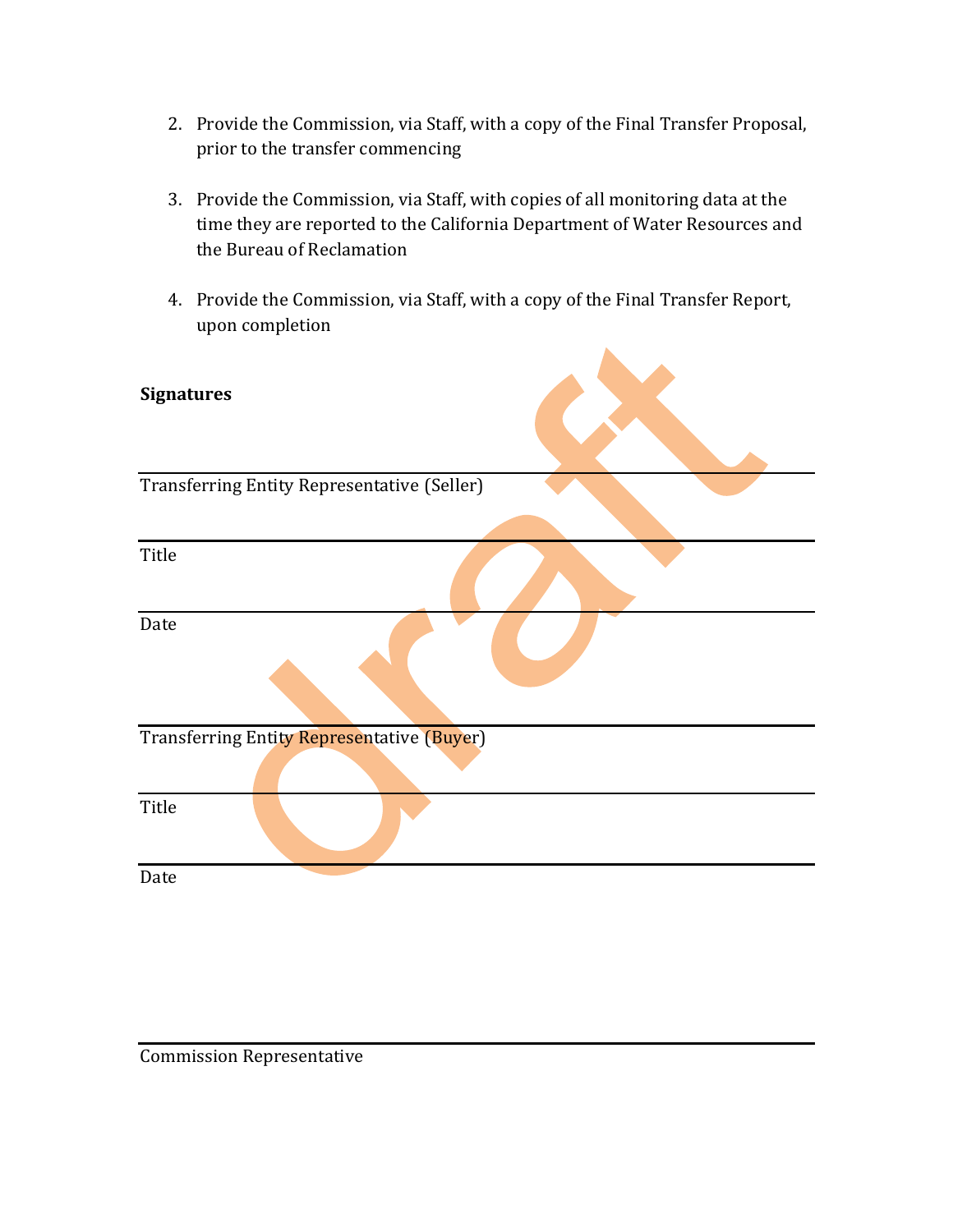Title

Date

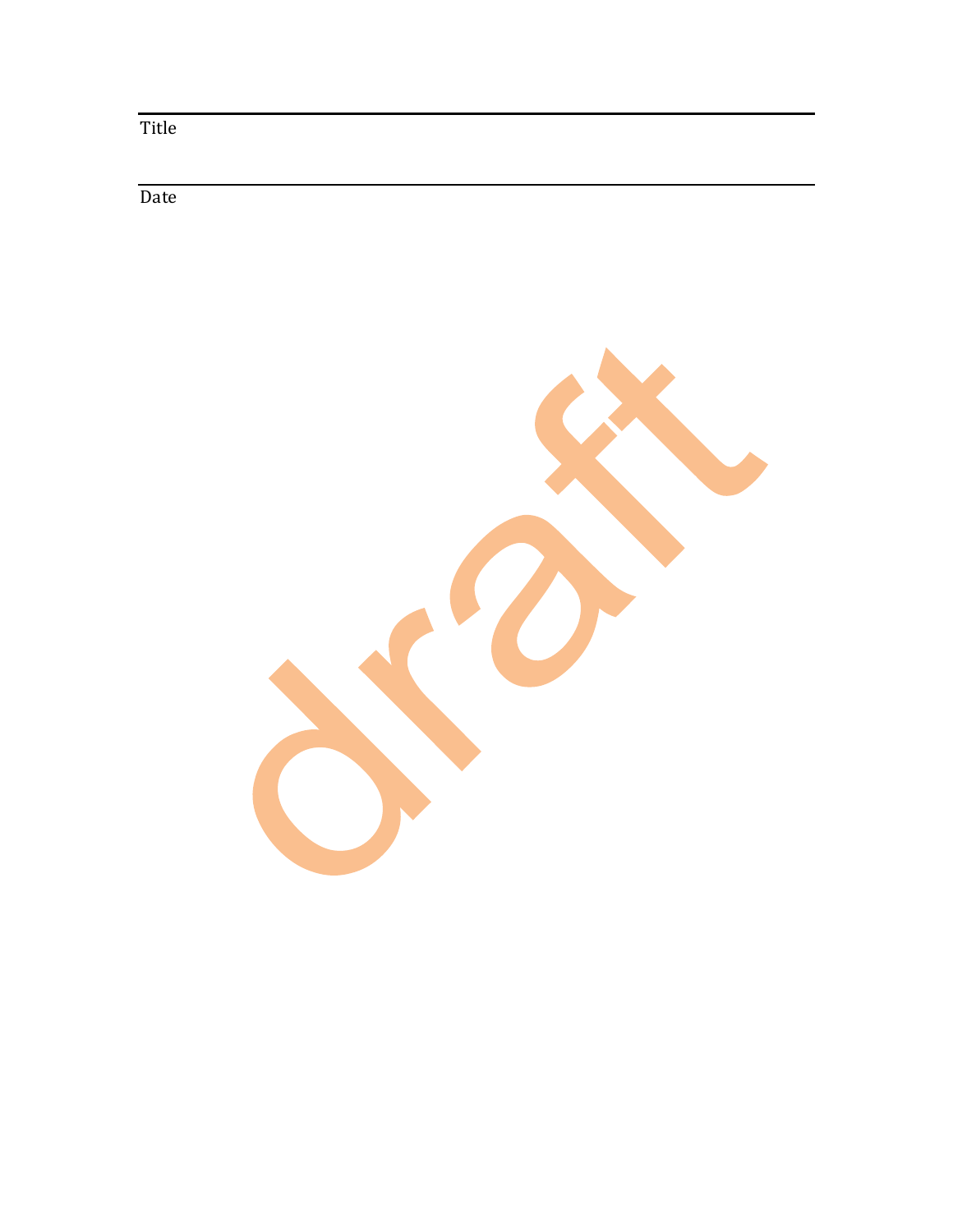#### *DRAFT*

#### COLUSA COUNTY MITIGATION PLAN FOR OUT-OF-COUNTY GROUNDWATER SUBSTITUTIONTRANSFERS

The purpose of this Groundwater Substitution Transfer Mitigation Plan (Third-Party Impacts Action Plan) is to describe actions that will be undertaken by Seller and/or Buyer to respond to any significant adverse impacts or injury to Third Parties that occur due to groundwater pumping for Seller's proposed 2014 Water Transfer at from participating groundwater wells. Third Parties may include local groundwater users that could be affected by changes in groundwater levels or quality because of groundwater pumping performed for the 2014 proposed Water Transfer. Seller/Buyer agrees that prompt responses to and mitigation of any significant adverse impacts or injury to Third Parties are an important requirement for the 2014 every Water Transfer and any similar transfers that may occur in the future.

This action plan includes a series of steps that will be taken to address any adverse impacts or injury that groundwater pumping performed associated with for the 2014 any groundwater substitution Water Transfer may cause (unmitigated impacts or injury to Third Parties). Under this action plan, groundwater pumping must not produce significant unmitigated impacts or injury on Third Parties, impacts or injury must be identified and mitigated within a timely manner by the Seller/Buyer, and there must be ongoing, open communications with the potentially affected Third Parties. Because not all potential impacts or injury can be known in advance, this plan provides a process for responding to concerns expressed by local groundwater users who reasonably determine that their water production facilities are being or will be impacted and possibly injured by increased groundwater pumping as a result of this a groundwater substitution water transfer.

Seller will identify a contact person or persons who will be responsible for initially responding to a notification of a potential Third Party impact or injury, and take the other action specified in this section. Upon Seller receiving notification of a potential Third Party impact or injury, Seller will contact the Third Party within  $\frac{5}{2}$  business days and obtain all available information regarding the nature and extent of the potential impact or potential injury, and provide that information to the Department of Water Resources (DWR), and the U.S. Bureau of Reclamation (Reclamation), and the Colusa County Groundwater Commission within  $\frac{10}{10}$  5 business days. Seller will regularly update DWR, and Reclamation and the Colusa County Groundwater Commission daily on the status of Third Party impact or injury concerns.

After the Third Party has been contacted and the relevant information regarding the potential impact or injury has been received, Seller will develop initiate an approach to: (a) determine whether the Third Party has actually been impacted or injured by groundwater pumping associated with <del>performed for</del> the 2014 Water Transfer, and, if so; (b) mitigate for the impact. Seller will coordinate with DWR and Reclamation to strive in developing the foregoing approach within 20 business days of contacting the Third Party. prior to commencement of the groundwater substitution Water Transfer.

Seller will promptly mitigate any Third Party impacts that are reasonably likely to have been caused by groundwater pumping under the 2014 Water Transfer. Seller will be responsible for the implementation of mitigation actions. Due to the limitation of Seller's groundwater monitoring well network, if If a Third Party claim is reasonably likely or proven to have been